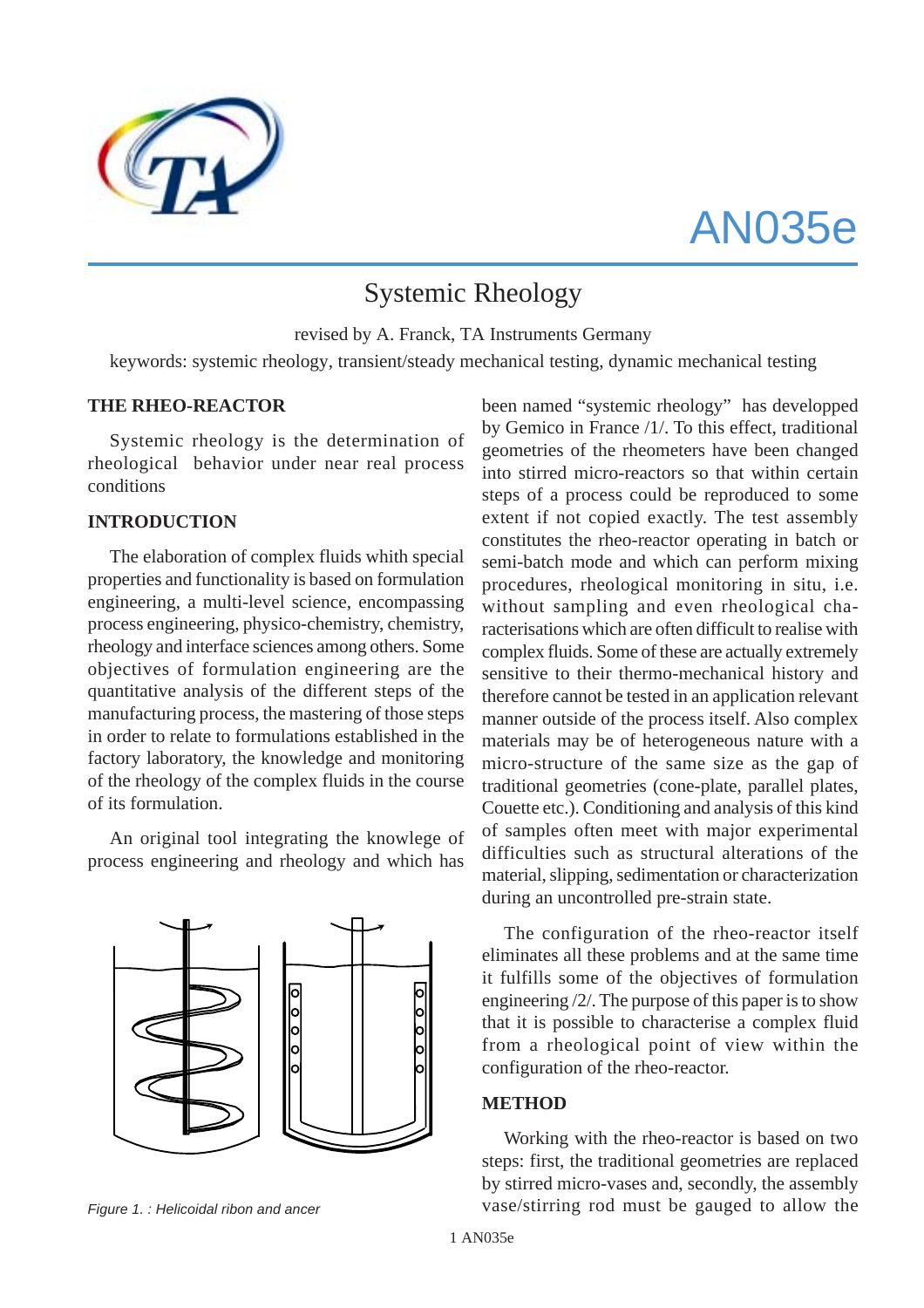

*Figure 2.: Rate sweep*

determination of the characteristic material functions of the respective material; the aim of the rheometer thus remains preserved. The first step is quite simply and consists of using a universal test fixture holder and replacing the test geometry by adapting a vase and stirring rod to the end of the axes (Fig. 1). This procedure can be performed on all rotational rheometers such as ARES, AR2000 and there predecessors RDAII, RFSII, AR1000.

As to the second step, advantage is taken from the option "special geometry" available in the *TA*Orchestrator software. Two constants were



*Figure 3. : Frequency sweep*

introduced namely  $(K\tau)$ , which relates the torque M and the stress  $\tau$  and (Kγ), relating the angular deformation θ and the deformation γ:

$$
\tau = K\tau M \text{ and } \gamma = K\gamma \theta
$$

These two constants can be determined by a gauging procedure allowing to extract the material

functions from instrument data /3/ obtained with the special geometry. It consists in calculating the stresses and the deformations in a Couette, equivalent to a stirring system.

## **RESULTS**

The graphs in fig. 2 to 4 show the compared test results measured in steady and oscillatory modes. The following geometries have been used:

- double wall Couette (DC), ( $\varnothing$  Bob = 47 mm,  $\varnothing$  Cup = 50 mm).

- helocoidal ribbon (HR), ( $\varnothing$  Ribbon = 31 mm, step = 30 mm,  $\varnothing$  Cup = 40 mm), and

- ancre (AN), ( $\varnothing$  Ancre 47 mm,  $\varnothing$  Cup 50mm). The sample used was a preparation for salad

dressing (Maille). All measurements were con-



*Figure 4.: Strain sweep*

ducted at room temperature. The repeatability of the tests is comparable to that of measurments with conventional geometries.

Figure 2 shows the flow curves obtained from tests performed with the three geometries, DWC, HR, AC. The data obtained from the DWC cover a wider range than the data obtained from HR and AC. Good agreement between all three geometries exists after shifting the HR and AC data to superpose the DWC data.

Figure 3 shows dynamic frequency data. HR and AC deviate slightly at higher frequency. Complex flow behaviour around the the ribbon and the ancre as well as inertia effects are probably the reason forthese deviations.